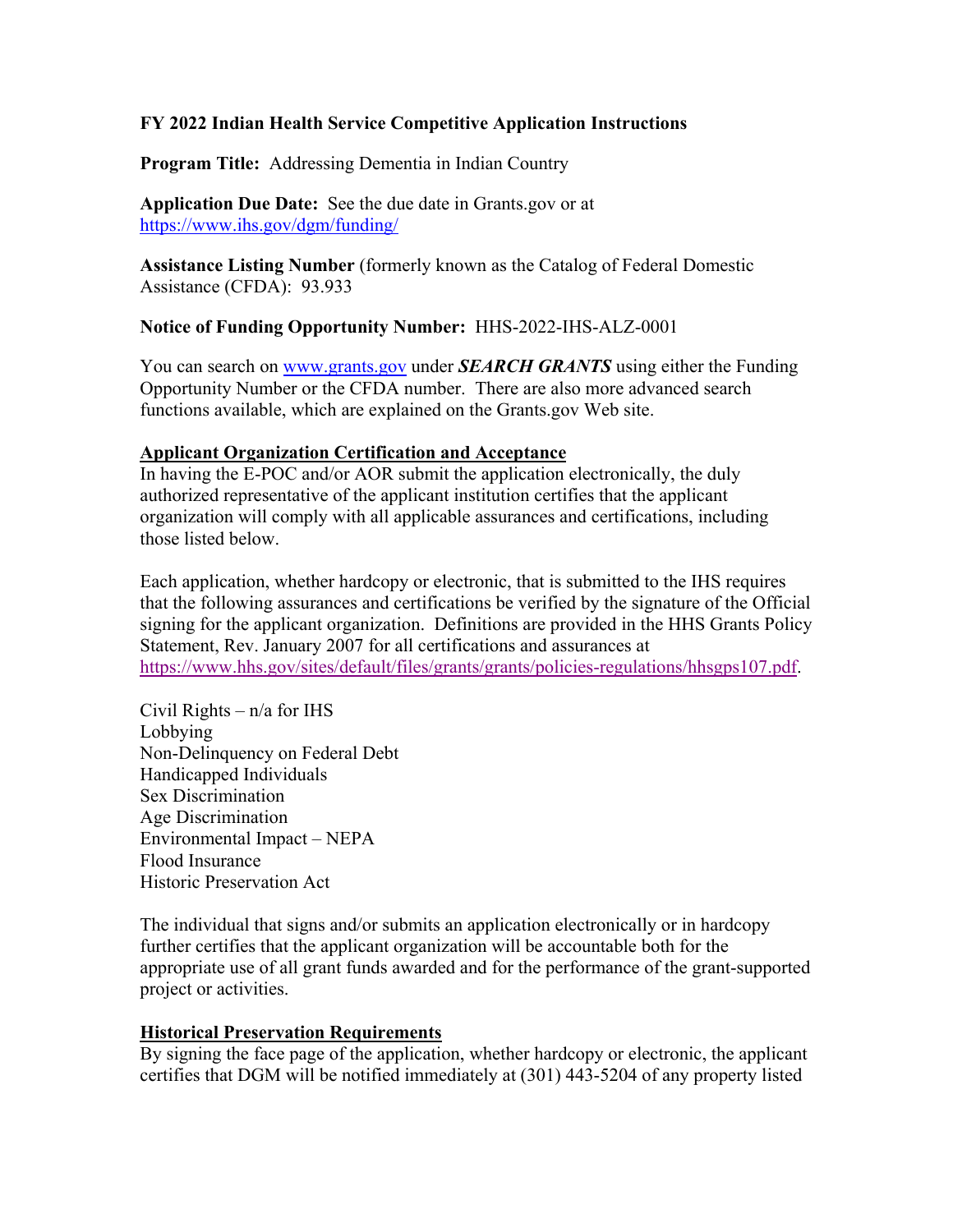or eligible for listing on the National Register of Historic Places that will be affected by the IHS grant award.

Under Section 106 National Historic Preservation Act (16 U.S.C. 470 et seq.), IHS must consider the effect on historic properties prior to making a funding decision. Historic properties include any district, site, building, structure, or object that is listed on, or is eligible for listing on, the National Register of Historic Places as outlined in National Register (see below).

#### **National Register Information System (NRIS)**

https://www.nps.gov/nr/research/index.htm is a database that contains information on places listed in or determined eligible for the National Register of Historic Places.

Please contact the Grants Management Staff at (301) 443-5204 for policy-related information regarding the requirements for historic preservation.

#### **Equal Treatment for Faith Based Organizations**

In accordance with 45 CFR part 87, Section 87.1, religious organizations are eligible, on the same basis as any other organization, to participate in any Department of Health of Human Services grant program for which they are otherwise eligible.

#### **Eligibility**

Please refer to the original funding opportunity announcement to confirm eligibility criteria located on the IHS Grants Management website at https://www.ihs.gov/dgm/funding/.

Nonprofit organizations must demonstrate proof of nonprofit status before the award date. We strongly encourage each organization to attach proof of your nonprofit status with your electronic application. For electronic application "proof of nonprofit status" and any other required documentation may be scanned and attached as an "Other Attachment." Proof of nonprofit status is stated in the full announcement.

#### **Content and Form of Application Submission**

Please be aware that the forms and documents listed here may not constitute a complete application package. The Grants.gov application package contains the forms required by IHS for all grants applications. The official Notice of Funding Opportunity describes any additional documentation required to submit a complete application package.

Almost any file type is acceptable as an attachment. However, compressed or "zipped" files cannot be submitted, as our grants management system does not accept them. Documents included in these files will not be accessible by reviewers, program officers or Division of Grants Management staff, and will therefore not be included in the Objective Review.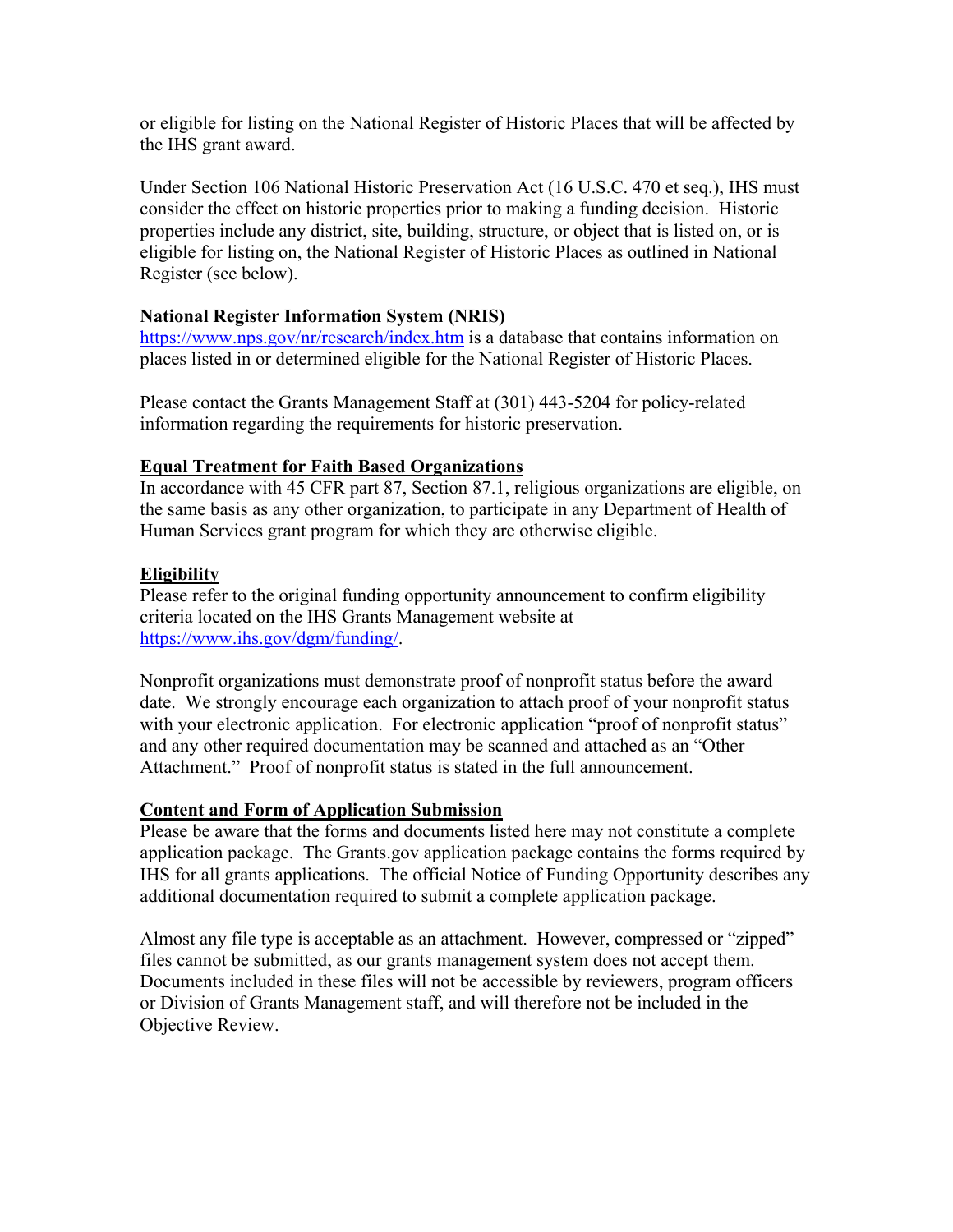Applications must contain a project narrative and detailed line item budget and budget justification and narrative. All applications are required to be submitted online, and must adhere to the content form of application submission as outlined below:

Project Narrative:

- Written using MS Word or compatible word processor.
- Be single spaced.
- Be formatted for standard letter-size paper  $(8-\frac{1}{2})^x \times 11^y$ .
- Use black type not smaller than 12 points (tables may be done in 10 pt. character fonts).
- Not exceed 10 pages.
- Have consecutively numbered pages.
- Have a one inch margin.
- Standard forms, budget and budget justifications, Tribal resolutions, letters of support and/or other appendix items are generally not part of the project narrative.

## **Public Policy Requirements**

All Federal public policies apply to IHS grants and cooperative agreements. Pursuant to 45 CFR 80.3(d), an individual shall not be deemed subjected to discrimination by reason of their exclusion from benefits limited by Federal law to individuals eligible for benefits and services from the IHS. See https://www.hhs.gov/grants/grants/grants-policiesregulations/index.html.

## **Other Required Documentation**

All applicants that request indirect costs will be required to have a current negotiated rate on file with the appropriate Federal cognizant agency with either the Department of Health and Human Services (HHS), Division of Cost Allocation (DCA) or Department of Interior.

Grants Management does not recognize the Pilot Contract Support Cost (CSC) rate for our grant programs; hence, a current rate must be present at the time of award or costs associated with indirect costs will be restricted until the Division of Grants Management receives a current negotiated rate agreement.

For full details on documents required to submit a complete application, please see the full Notice of Funding Opportunity linked at Grants.gov in the Synopsis section, or on the IHS Division of Grants Management Web site at https://www.ihs.gov/dgm/funding/.

## **Submission Dates and Times**

## **Electronic Submission**

The required method for receipt of applications is electronic submission through Grants.gov. If any technical concerns arise please contact Grants.gov Customer Support at 1-800-518-4726 or support@grants.gov. The support center's hours of operations are 24 hours a day, 7 days a week. The support center is closed on all Federal holidays. When you contact the customer service center, please obtain a Grants.gov case number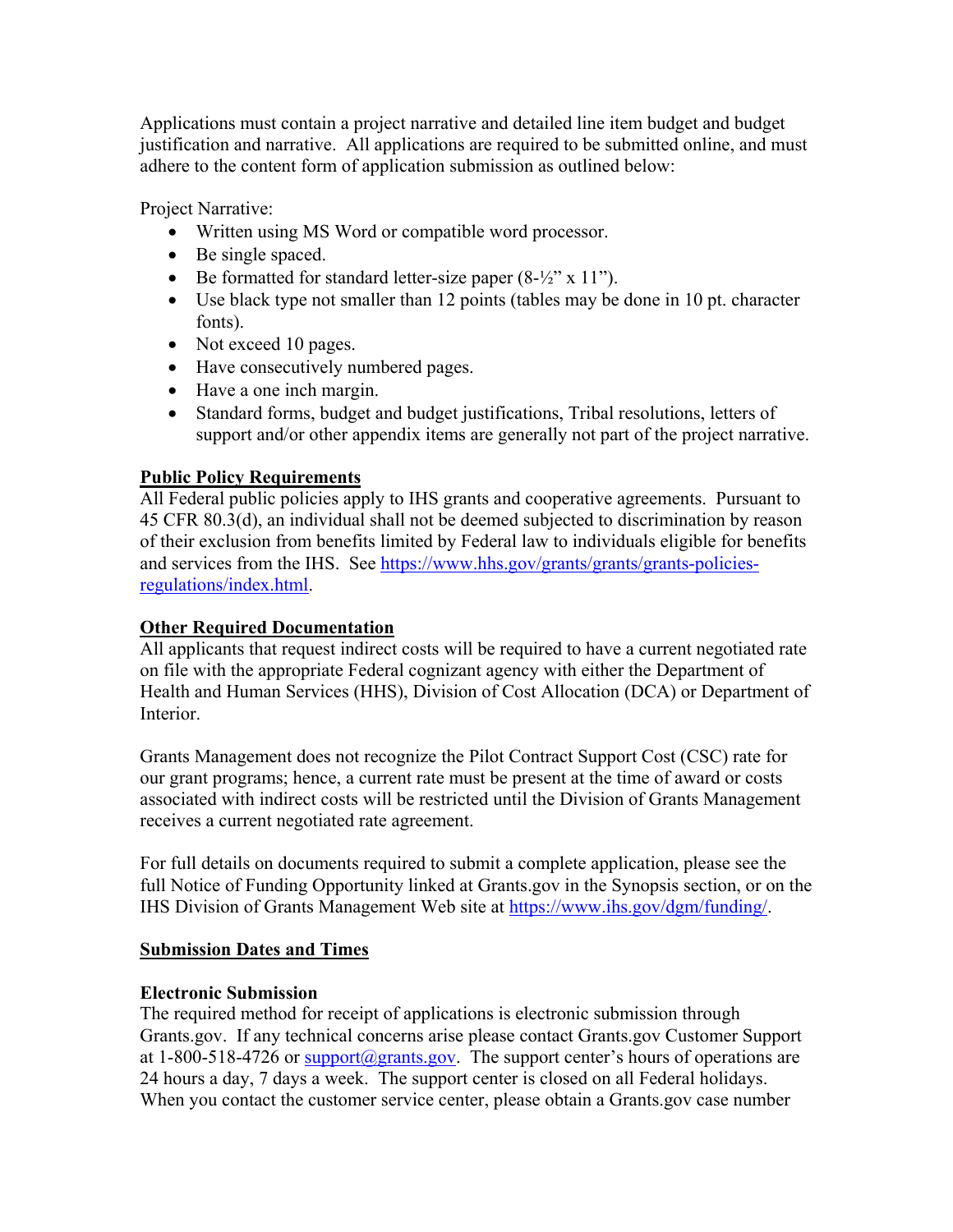that will assist the DGM in tracking the status of your application. If technical challenges or concerns continue, please contact Paul Gettys at (301) 443-2114 or send an email to Paul.Gettys@ihs.gov.

All waiver requests must be submitted to the DGM and approved prior to submitting an application via alternative means. The waiver must clearly outline a justification for the need to submit an application outside of the standard Grants.gov electronic process. Please submit your waiver request to  $GrantsPolicy@ihs.gov$  with a carbon copy to Paul. Gettys  $\hat{\omega}$  ihs.gov. Please make sure that your subject line clearly states: "Request for Waiver from [*insert grantee organization's name*]." The waiver request must include the Grants.gov case number, the funding opportunity number you are applying to, the name of your organization, the name and number of a contact person in your organization, the issue encountered when attempting to submit your application electronically in Grants.gov, and steps taken to resolve the issue.

Please note: Granting waivers from the electronic application requirement is different than obtaining an extension to submit your application to the DGM.

In order to submit electronic applications please adhere to the following:

- Register with the System for Award Management (SAM). SAM will assign a Unique Entity Identifier (UEI), which replaces the DUNS number from Dun & Bradstreet.
- Registration with SAM requires the organization to register online at https://www.sam.gov/. Please see https://www.fsd.gov/fsdgov/answer.do?sysparm\_number=KB0011081 on how to register in SAM. There are two important fields within the SAM; they are E-Biz Point of Contact (E-POC) and M-PIN.
- Register with Grants.gov. In order to register with Grants.gov, the applicant must have registered with SAM and have a username and password and UEI number information. The UEI number MUST match the one that was assigned by SAM when registering there. If they differ, this will prohibit the applicant from successfully registering in Grants.gov. Once the applicant has successfully registered in Grants.gov they will be issued a username and password from Grants.gov. This information is separate and distinct from what was received during the SAM registration process. Please hold on to both sets of usernames and passwords. Registration in Grants.gov can be done in approximately 7 business days. Please begin the registration process early. For assistance, contact Grants.gov directly at 1-800-518-4726.
- Applicants can have only **one** E-POC, but can have as many Authorized Organizational Representatives (AORs) as needed. The E-POC can serve in dual roles as an E-POC and an AOR. The E-POC must authorize each AOR in order for them to successfully submit the electronic application on behalf of the organization. *If a user is not an AOR, they will be able to submit an application, but it will be rejected. The rejection comes via e-mail, and can be delayed.*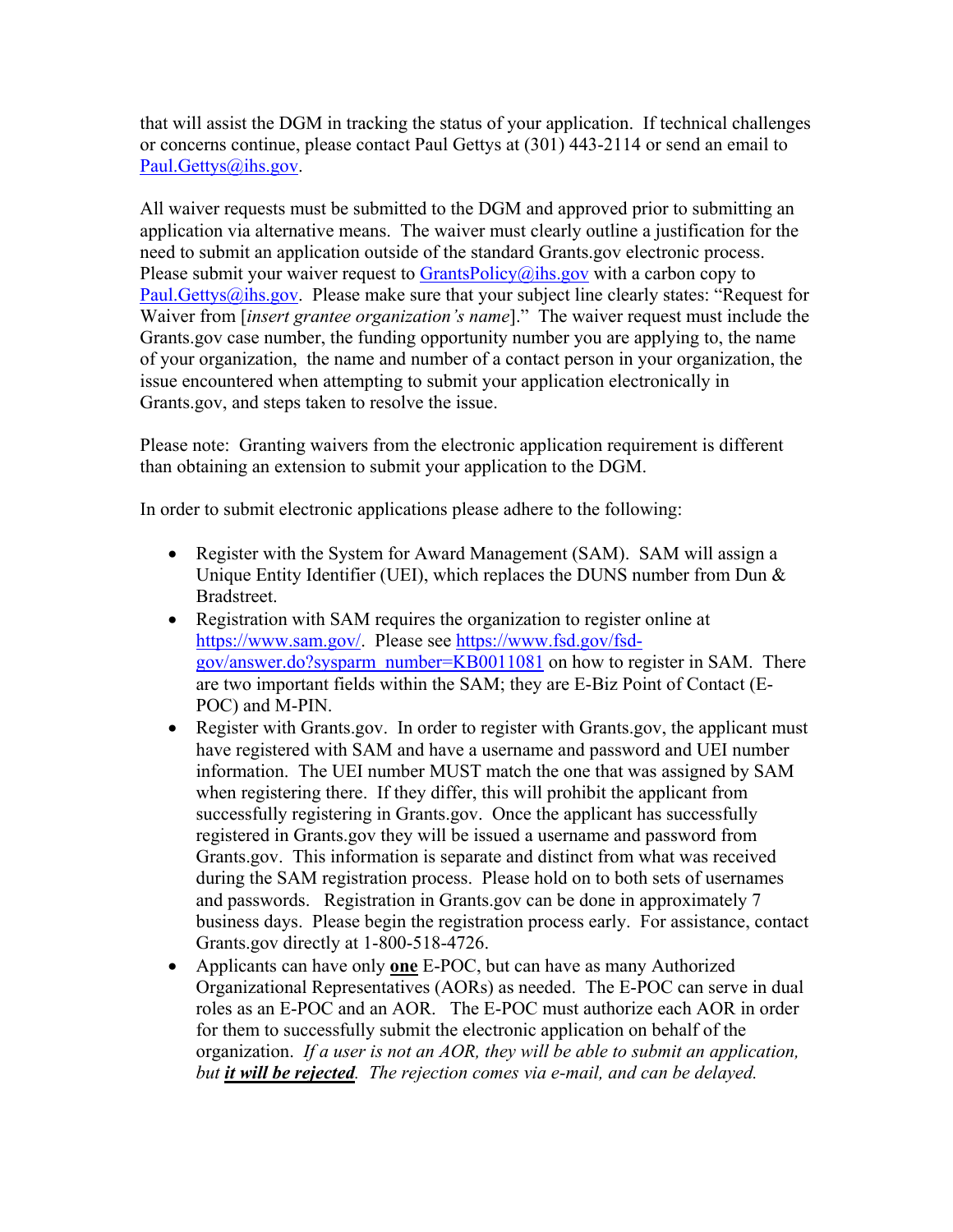- IHS, Grants.gov, nor SAM can provide input on how the organization is set up. Please use the governing body within your organization to make sure that the appropriate officials are designated to submit the application to the IHS via Grants.gov.
- The E-POC must log into Grants.gov and authorize the organizational representative(s). All log-ins consist of the organization's M-PIN (which is received during the SAM registration process) and the UEI number.
- Your electronic application must comply with any page limits that are described within the Notice of Funding Opportunity.
- Please follow the instructions in the Grants.gov Application Workspace to attach additional documentation that may be required by IHS.
- The organization should search for the application workspace and accompanying instructions by using the CFDA number or Notice of Funding Opportunity number in Grants.gov using the "Search Grants" link.
- Successful submissions will receive electronic verification and an assigned tracking number from Grants.gov.
- Unsuccessful submissions will be sent an error notification message. If the submitter does not receive either a verification of submission email or an error notification email, please contact the Grants.gov Support Center directly at 1-800- 518-4726 or email support@grants.gov. You may track your application package by using the following link if Grants.gov has provided you with a "Valid" tracking number at https://www.grants.gov/web/grants/applicants/track-myapplication.html. The Support Center is available for service 24 hours a day, 7 days a week. The Support Center is closed on Federal holidays.
- E-mail applications *will not be accepted* by IHS under this announcement.

# **Applications submitted outside Grants.gov (only allowed under approved waivers)**

All grantees must obtain prior approval to submit an application outside Grants.gov. Please use the following link to obtain the necessary forms for your submission or visit the Grants Management Website at https://www.ihs.gov/dgm/funding/, or the Grants.gov Website at https://www.grants.gov/web/grants/applicants/track-my-application.html

Forms (Links to all of these documents can also be found at https://www.ihs.gov/dgm/forms/)

- SF-424 Application for Federal Assistance [PDF]
- SF-424A Budget Information Non-construction Programs [PDF]
- SF-424B Non-construction Programs [PDF]
- Disclosure of Lobbying Activities Form [PDF]
- Certification Regarding Lobbying [PDF]
- Debarment Certification (Primary) [PDF]
- Debarment Certification (Lower Tier) [PDF]
- Drug-free Certification [PDF]
- Environmental Tobacco Smoke [PDF]
- Maintenance of Effort Certification [PDF]
- Key Contact Form [PDF]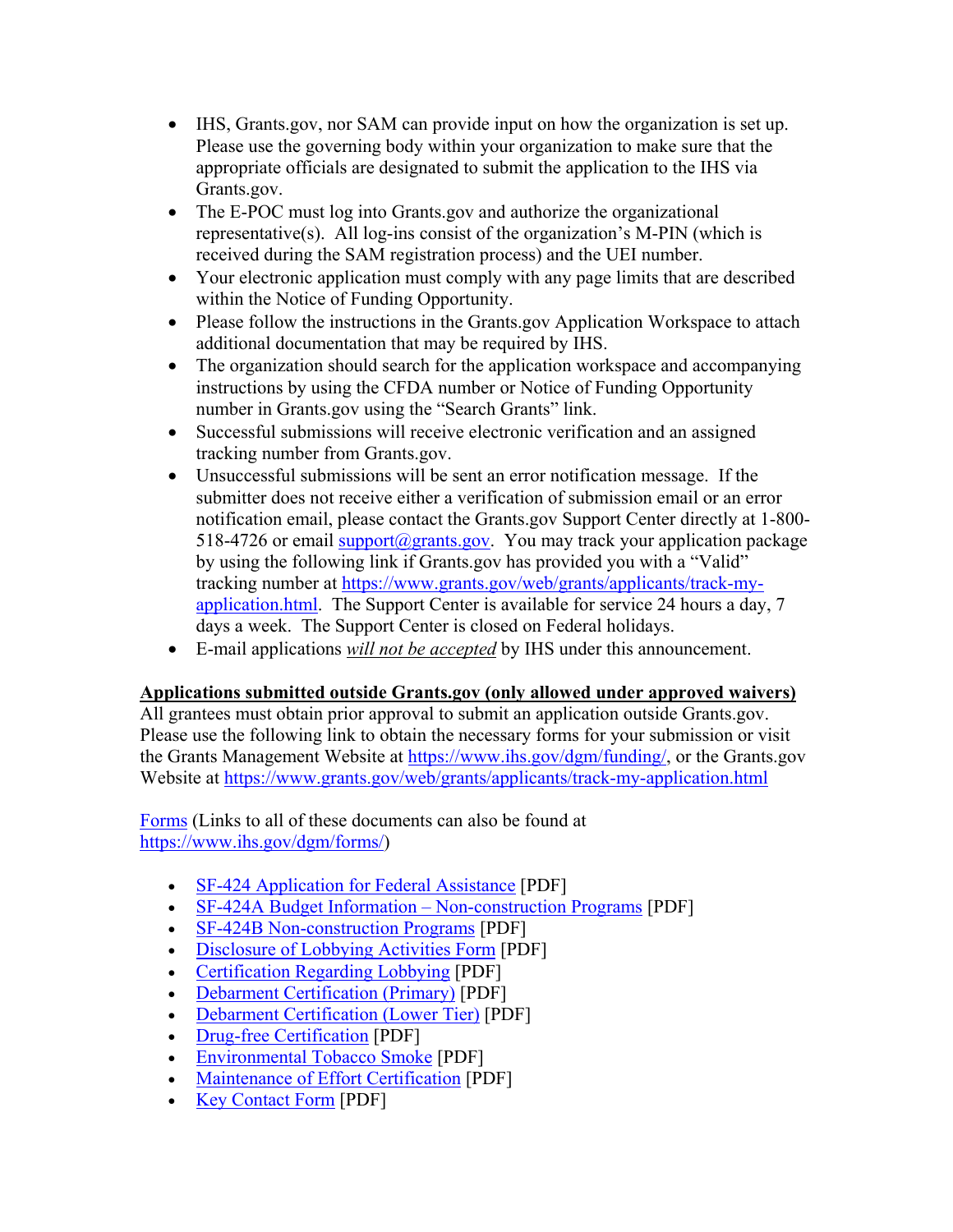## **Alternative Application Submission Instructions**

Complete instructions will be included with the waiver approval email message.

Applicants are reminded to include a copy of your approved waiver request along with your application package. Your submission must reach DGM on or before 5 pm Eastern time on the due date as posted in Grants.gov and at https://www.ihs.gov/dgm/funding/.

The entire application package is available at https://www.grants.gov/.

## **Helpful Reminders for New Applicants**

## *System for Award Management (SAM) Reminder*

All applicants must renew their SAM registration **annually**. If you are not sure of the status of your SAM registration or who your E-POC is, please search on the SAM database by going to https://www.sam.gov, and click Search Records.

## *Important Grants.gov Reminder*

Please be reminded (as outlined at the beginning of the instructions) that you must access the application package by going to **Grants.gov "Search Grants**."

## **Attachments in Grants.gov**

All other attachments (appendix documentation, Tribal resolutions, etc.) should be included in the Grants.gov application workspace, as indicated.

## **Terms of Award**

All IHS grant awards are subject to the HHS Grants Policy Statement (HHS GPS), January 2007, unless otherwise noted in the Notice of Award (NoA). Please refer to the Notice of Award to obtain details regarding specific terms and conditions that pertain to your organization.

Debarment and Suspension as well as Drug Free Workplace are now standard terms and conditions of the award. These requirements no longer require separate certifications; however, by signing the application (submitting the application via Grants.gov or signing the face page of the SF-424 for a hard copy application) the applicant certifies they are meeting the requirements of 45 CFR part 76 (Debarment and Suspension) and 45 CFR part 82 (Drug-Free Workplace).

All other administrative requirements are cited in the Program Announcement, Notice of Award or the HHS Grants Policy Statement, Rev. 01/07 under Administrative Requirements. The administrative requirements that are found in the HHS Grants Policy Statement are standard terms of award.

# **List of Contact Information**

**Grants Management Specialist: 301-443-2298; Donald Gooding**